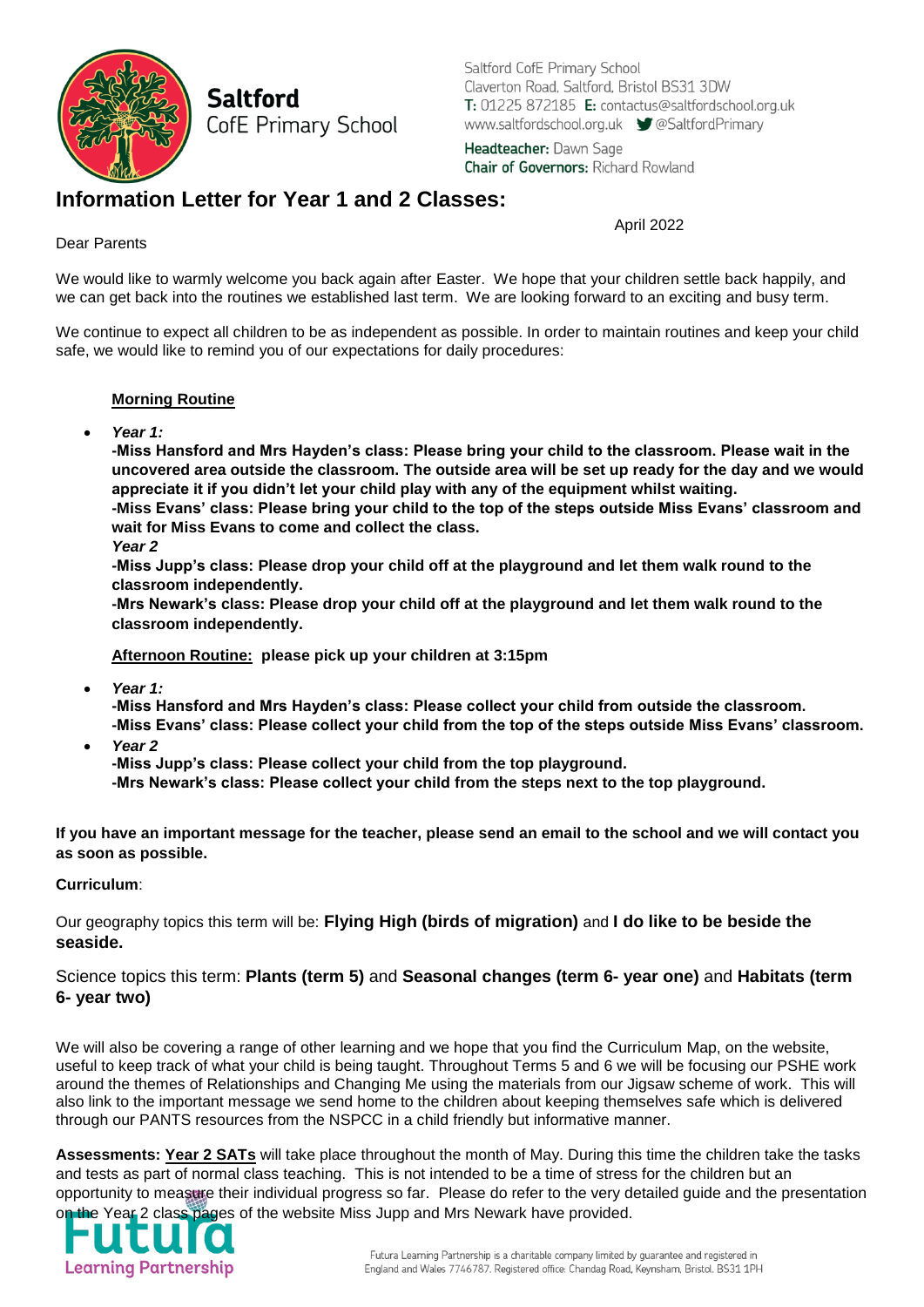**Year 1 Phonics Check** – The government require Year 1 children to take a phonics test. It is a simple task that takes no longer than 10 minutes and children will be tested individually with their own class teacher. This will happen during the week commencing  $6<sup>th</sup>$  June. Outcomes of the check will be reported to you after the threshold mark has been published, at the end of June. Please do refer to the detailed presentation led by Miss Evans, Mrs Hayden and Miss Hansford on the Year One class pages of the website.

**Footwear** During both break and lunchtime, the children will have the option of accessing both the main school field and the playground. We aim to get the children out in all weathers all year round and therefore ask that your children come to school with a **named pair of wellington boots or other suitable waterproof, outdoor shoes** that they can change into for these times. We have shoe stands to allow these to remain in school all week but just ask that all boots and shoes are named.

**Snacks** The school policy on snacks is to ensure that they should be a healthy option. If you would like your child to have a mid-morning snack, we encourage them to bring in fresh fruit or vegetables. The best snacks for break time are foods that they can eat outside and can be eaten with their fingers. Chopped up, fruit or raw veggies such as carrots or peppers are ideal. Breadsticks and wholemeal crackers are also great finger foods that can be spread with low-fat soft cheese. Please note that the most recent guidance is that dried fruit is no longer recommended as a between-meal snack as it's high in sugar and can be bad for teeth. Parents have asked about various shop purchased snacks, such as fruit-winders and various breakfast bars etc. Most of these snacks are usually high in sugar. Water should be the only drink. Milk can be purchased through the [school milk service.](http://www.saltfordschool.org.uk/assets/uploads/documents/office/General%20Parent%20Letter%20Milk%20Feb%202018.pdf) **It is essential that your child has a named water bottle that is easy for them to refill during the day.** Thank you for your support

**Nut and seed life-threatening allergy awareness:** We have several children with severe life-threatening nut and sesame seed allergies and a reaction can be triggered by airborne contact. For safety reasons, we must insist that parents/guardians do not send children to school with peanut butter sandwiches, Nutella, cereal bars containing nuts etc. or indeed anything containing nuts or sesame seeds (i.e. on buns or snack bars.) Our aim above to discourage confectionery for birthday celebrations – sweets and chocolates can contain traces of nuts and seeds. Thank you for your co-operation and understanding with this.

**Birthday celebrations**: We do not wish to spoil any child's birthday happiness but at the same time we do not want to add to the issues that we all know sugar causes for children. School council's presentation about the issues around sweets been sent in for birthdays can be found [here](https://www.saltfordschool.org.uk/assets/uploads/documents/children/Healthy%20eating.pdf) and their presentations linked to our sugar smart campaign can be found [here.](https://www.saltfordschool.org.uk/assets/uploads/images/children/Sugar%20Smart%20Assembly%201%20-%20Saltford%20School.pdf) We are introducing other ways of celebrating your child's special day in school without cakes and sweets. We think these are choices for you to make for yourselves at home. So please do not send sweets, cakes or other treats to school when it is your child's birthday.

**Toys:** Toys may be brought into school if requested as part of a class activity or display. We request that toys are not brought in for Golden Time.

**Reading:** We actively encourage your child to read regularly. Children benefit from having reading as part of a daily routine, so this could be before they go to sleep at night. If you are unsure about suitable reading material for your child, please do not hesitate to contact us in school. The children's reading records are checked regularly so please could you encourage them to keep these up to date.

**Homework:** We will continue to give out weekly spellings and the year two weekly maths homework continues. Both year groups are encouraged to log in at least 3 times a week to Doodle Maths and Spelling (although children get most benefit from logging in daily for short bursts).

In order to support the children's learning at home we suggest the following websites;

[TT Rockstars/](https://play.ttrockstars.com/auth/school/student)Numbots and [Doodle Maths,](https://www.doodlemaths.com/students/) English and Spelling (logins required)

[ict games.com](http://www.ictgames.com/)

**[Topmarks](https://www.topmarks.co.uk/)** 

**[Topmarks](https://www.topmarks.co.uk/)** 

**Physical Education** Indoor P.E. kit should be red plain or [Saltford t shirts](https://www.saltfordschool.org.uk/the-office/) and black shorts.

Outdoor PE Kits should include long warm jogging trousers, a red T-Shirt, trainers, (Please send velcro fasteners if your child is unable to tie their laces**)** and a fleece type jacket. Please keep these in school all week as sometimes we need to adjust our P.E. slots.

Class PE Session 1 PE Session 2 Apple (CE) Thursday Wednesday